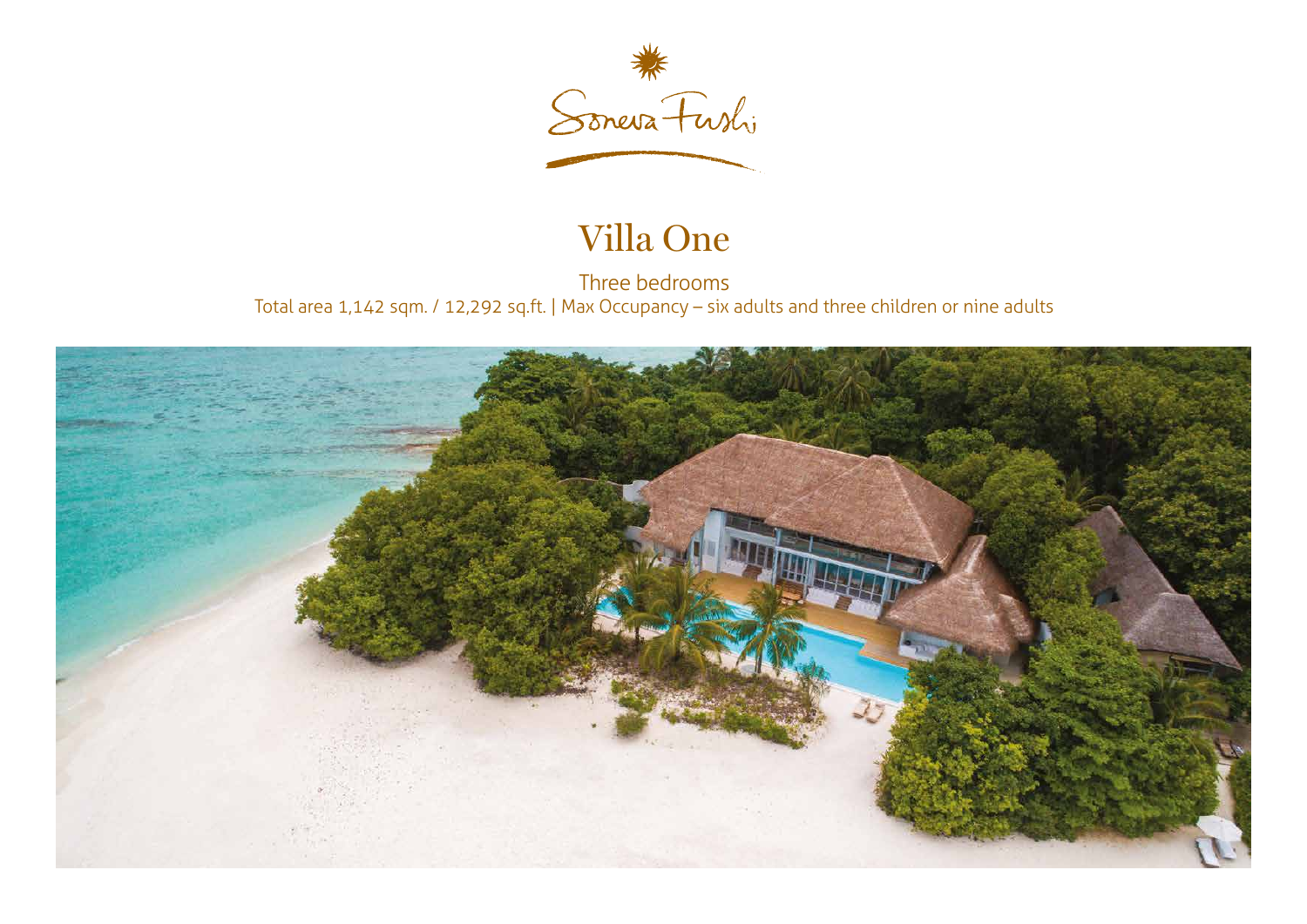



The name reflects its premier status. When we saw this private point on our island, we knew it deserved one of Soneva Fushi's ultimate villas, and our guests share our passion. Villa One enjoys a legendary reputation amongst guests.

The three-bedroom escape is a luxurious playground of bamboo and other sustainable woods under a traditional thatched roof. Explore dramatic indoor living areas and tropical open living spaces, romantic terraces, scenic decks, idyllic walkways and a huge private seaside swimming pool.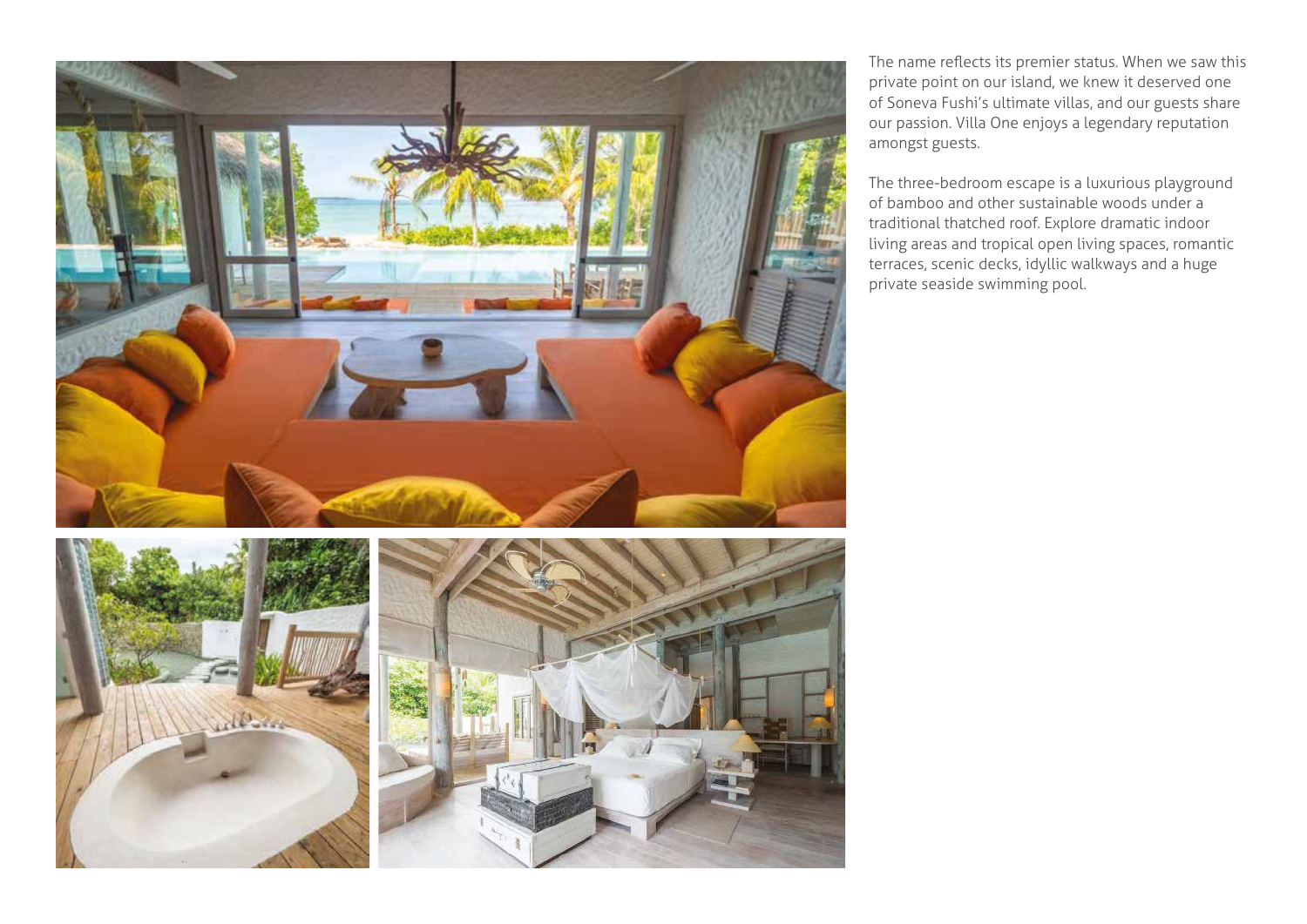

## **All the luxurious details**

- Beach front villa with foyer entrance
- Three spacious bedrooms with king size beds
- Two open-air garden bathrooms with bathtub, outdoor shower and steam room
- Guest bathroom with shower
- Expansive indoor and outdoor living areas
- Extensive balcony on top floor with ocean views
- 235 sqm private swimming pool complete with outdoor dining area in front of the living room and outdoor daybeds
- A wine fridge
- Leisure room with full size snooker table
- Overhead fan, air conditioning, extensive mini bar and personal safe
- DVD player and Bose Hi-fi system with docking station for personal iPods
- Bicycles are provided for all villas
- Wi-Fi connection is provided in villa on request
- Barefoot Butler service for all villas
- IDD telephones

For reservations please contact: T: +91 124 4511000 E: reservations@soneva.com soneva.com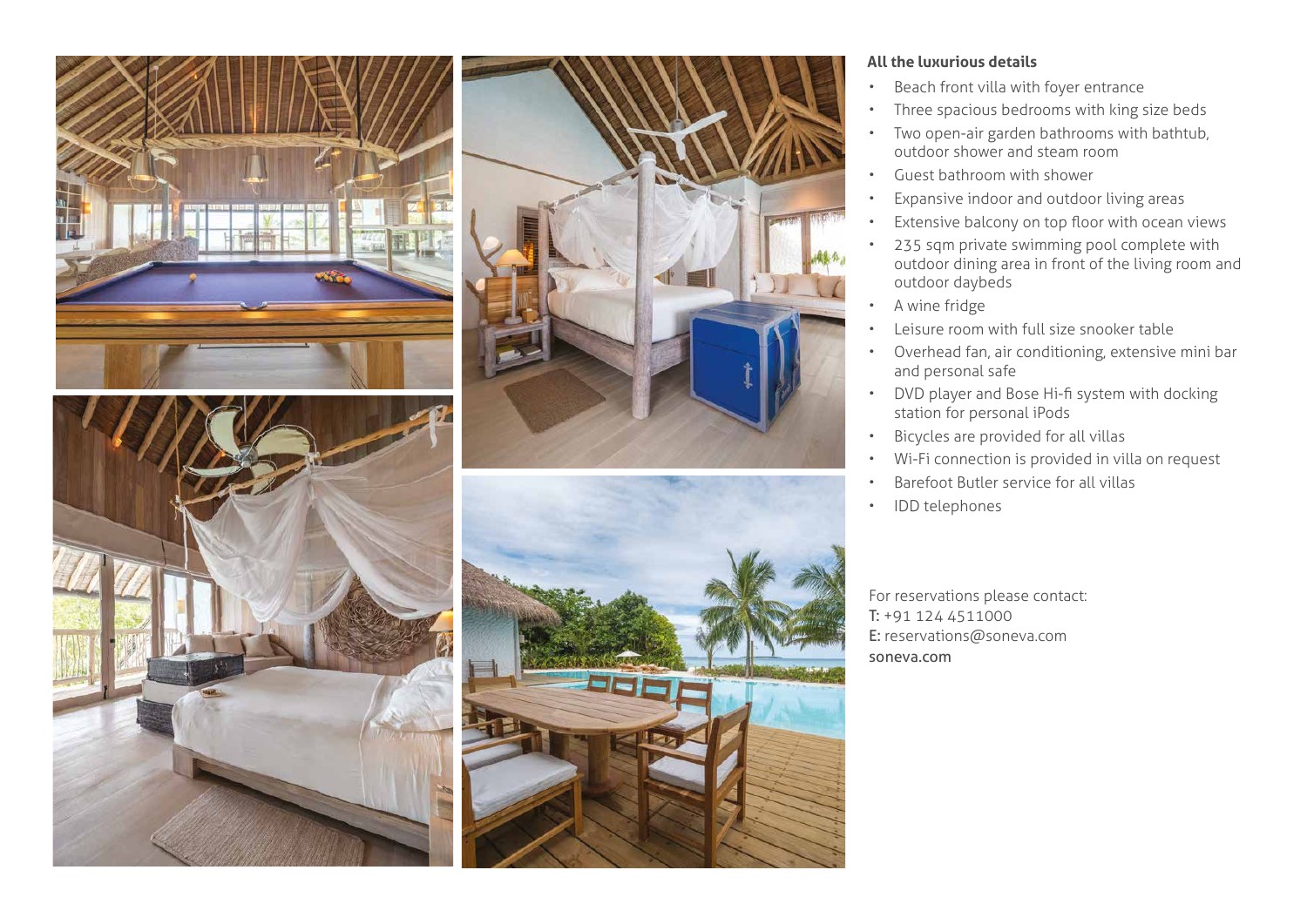

- A Ent ran c e
- B Dining A rea
- C Living A rea
- D Kitchen
- E Outdoor Dining
- F Pool Deck
- G Pool
- H **Guest Suite 1**
	- H1 Bed room H2 Daybed
		- H3 Walk-in Closet
	- H4 Ma keup Room
	- H5 Outdoor Bath room
	- H6 Steam Sh o wer
	- H7 Outdoor Sh o wer
- l Storage
- J Toilet
- K **Master Suite**
	- K1 Bed room
	- K2 Daybed
	- K3 Child ren's Bed room
	- K4 Study A rea
	- K5 D r e ssing Room
	- K6 Outdoor Bath room
	- K7 Outdoor Sh o wer
	- K8 Steam Room